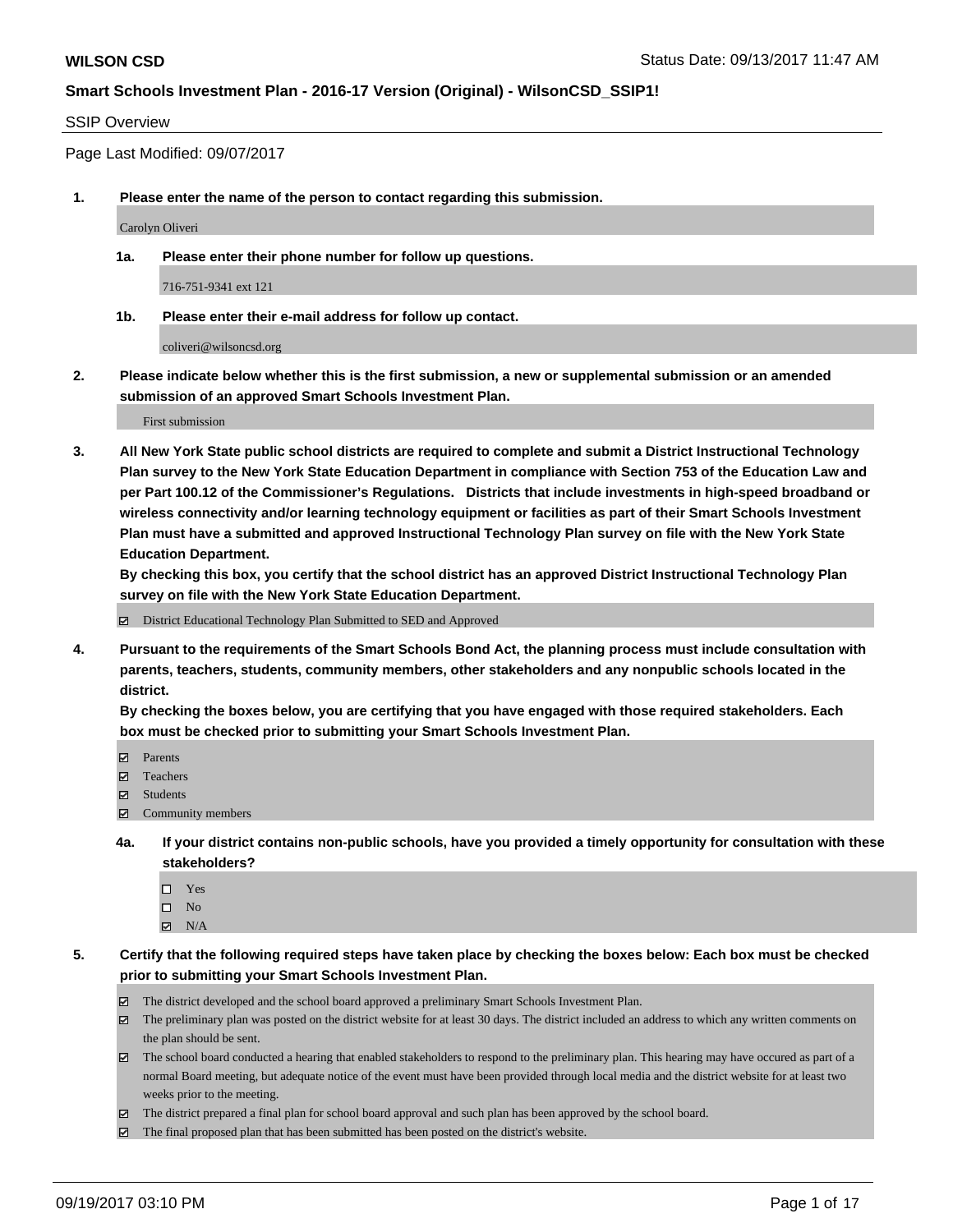#### SSIP Overview

Page Last Modified: 09/07/2017

**5a. Please upload the proposed Smart Schools Investment Plan (SSIP) that was posted on the district's website, along with any supporting materials. Note that this should be different than your recently submitted Educational Technology Survey. The Final SSIP, as approved by the School Board, should also be posted on the website and remain there during the course of the projects contained therein.**

WilsonCentralSchoolDistrictSmartSchoolsInvestmentPlan.pdf

**5b. Enter the webpage address where the final Smart Schools Investment Plan is posted. The Plan should remain posted for the life of the included projects.**

http://wilsoncsd.org/cms/lib/NY01914054/Centricity/domain/4/policies/plans/WilsonCentralSchoolDistrictSmartSchoolsInvestmentPlan.pdf

**6. Please enter an estimate of the total number of students and staff that will benefit from this Smart Schools Investment Plan based on the cumulative projects submitted to date.**

1,427

**7. An LEA/School District may partner with one or more other LEA/School Districts to form a consortium to pool Smart Schools Bond Act funds for a project that meets all other Smart School Bond Act requirements. Each school district participating in the consortium will need to file an approved Smart Schools Investment Plan for the project and submit a signed Memorandum of Understanding that sets forth the details of the consortium including the roles of each respective district.**

 $\Box$  The district plans to participate in a consortium to partner with other school district(s) to implement a Smart Schools project.

**8. Please enter the name and 6-digit SED Code for each LEA/School District participating in the Consortium.**

| <b>Partner LEA/District</b> | <b>ISED BEDS Code</b> |
|-----------------------------|-----------------------|
| (No Response)               | (No Response)         |

**9. Please upload a signed Memorandum of Understanding with all of the participating Consortium partners.**

(No Response)

**10. Your district's Smart Schools Bond Act Allocation is:**

\$1,158,784

**11. Enter the budget sub-allocations by category that you are submitting for approval at this time. If you are not budgeting SSBA funds for a category, please enter 0 (zero.) If the value entered is \$0, you will not be required to complete that survey question.**

|                                       | Sub-        |
|---------------------------------------|-------------|
|                                       | Allocations |
| <b>School Connectivity</b>            | 0           |
| Connectivity Projects for Communities | $\Omega$    |
| <b>Classroom Technology</b>           | 299,729     |
| Pre-Kindergarten Classrooms           | 0           |
| Replace Transportable Classrooms      | O           |
| <b>High-Tech Security Features</b>    | 0           |
| Totals:                               | 299,729     |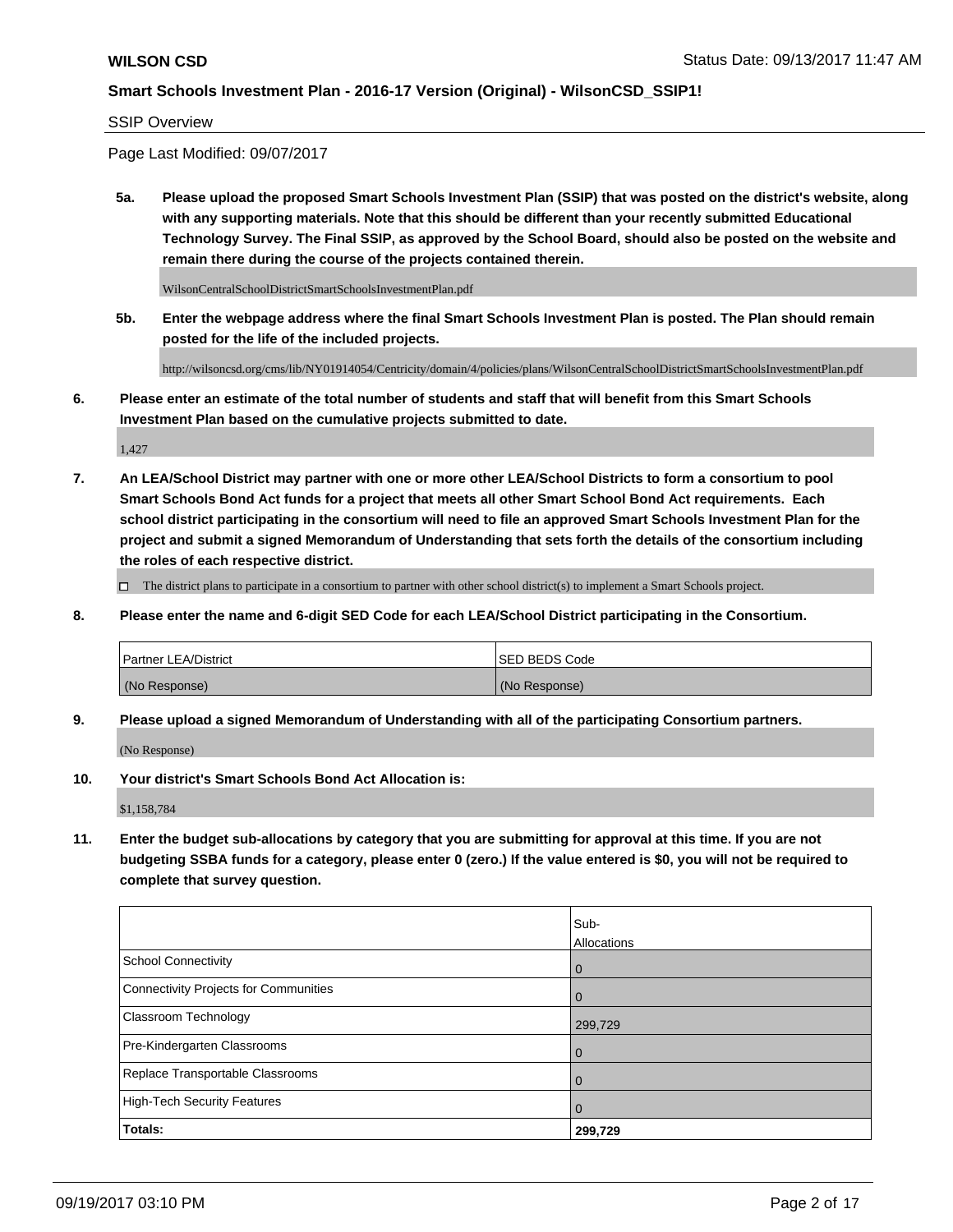#### School Connectivity

Page Last Modified: 09/07/2017

- **1. In order for students and faculty to receive the maximum benefit from the technology made available under the Smart Schools Bond Act, their school buildings must possess sufficient connectivity infrastructure to ensure that devices can be used during the school day. Smart Schools Investment Plans must demonstrate that:**
	- **sufficient infrastructure that meets the Federal Communications Commission's 100 Mbps per 1,000 students standard currently exists in the buildings where new devices will be deployed, or**
	- **is a planned use of a portion of Smart Schools Bond Act funds, or**
	- **is under development through another funding source.**

**Smart Schools Bond Act funds used for technology infrastructure or classroom technology investments must increase the number of school buildings that meet or exceed the minimum speed standard of 100 Mbps per 1,000 students and staff within 12 months. This standard may be met on either a contracted 24/7 firm service or a "burstable" capability. If the standard is met under the burstable criteria, it must be:**

**1. Specifically codified in a service contract with a provider, and**

**2. Guaranteed to be available to all students and devices as needed, particularly during periods of high demand, such as computer-based testing (CBT) periods.**

**Please describe how your district already meets or is planning to meet this standard within 12 months of plan submission.**

(No Response)

**1a. If a district believes that it will be impossible to meet this standard within 12 months, it may apply for a waiver of this requirement, as described on the Smart Schools website. The waiver must be filed and approved by SED prior to submitting this survey.**

**2. Connectivity Speed Calculator (Required)**

|                         | l Number of<br>Students | Multiply by<br>100 Kbps | Divide by 1000 Current Speed<br>to Convert to<br>Required<br>Speed in Mb | lin Mb           | Expected<br>Speed to be<br>Attained Within Required<br>12 Months | <b>Expected Date</b><br>When<br>Speed Will be<br>Met |
|-------------------------|-------------------------|-------------------------|--------------------------------------------------------------------------|------------------|------------------------------------------------------------------|------------------------------------------------------|
| <b>Calculated Speed</b> | (No<br>Response)        | (No Response)           | (No<br>Response)                                                         | (No<br>Response) | (No<br>Response)                                                 | (No<br>Response)                                     |

**3. Describe how you intend to use Smart Schools Bond Act funds for high-speed broadband and/or wireless connectivity projects in school buildings.**

(No Response)

**4. Describe the linkage between the district's District Instructional Technology Plan and the proposed projects. (There should be a link between your response to this question and your response to Question 1 in Part E. Curriculum and Instruction "What are the district's plans to use digital connectivity and technology to improve teaching and learning?)**

(No Response)

 $\Box$  By checking this box, you are certifying that the school district has an approved waiver of this requirement on file with the New York State Education Department.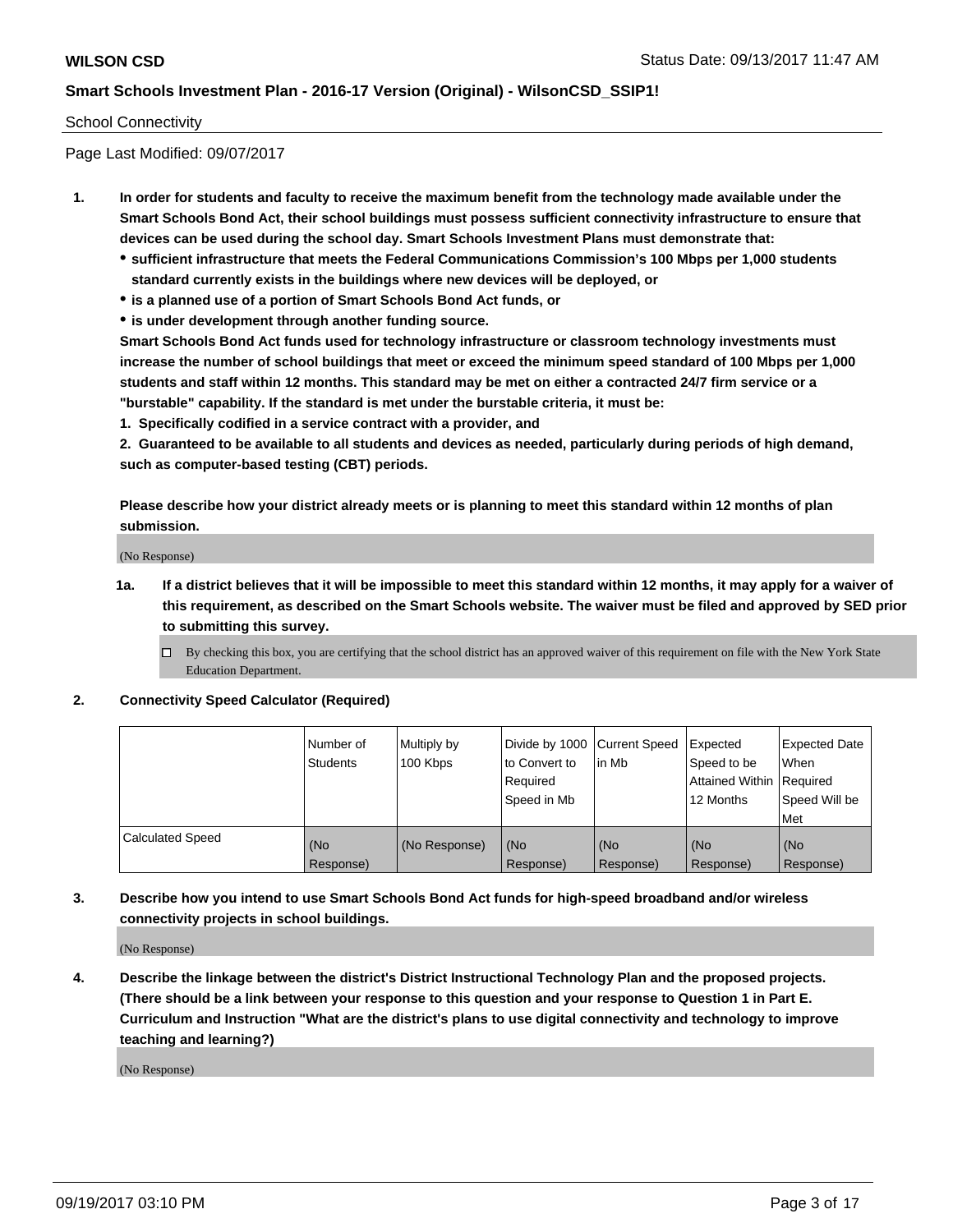#### School Connectivity

Page Last Modified: 09/07/2017

**5. If the district wishes to have students and staff access the Internet from wireless devices within the school building, or in close proximity to it, it must first ensure that it has a robust Wi-Fi network in place that has sufficient bandwidth to meet user demand.**

**Please describe how you have quantified this demand and how you plan to meet this demand.**

(No Response)

**6. As indicated on Page 5 of the guidance, the Office of Facilities Planning will have to conduct a preliminary review of all capital projects, including connectivity projects.**

**Please indicate on a separate row each project number given to you by the Office of Facilities Planning.**

| Project Number |  |
|----------------|--|
|                |  |
|                |  |
|                |  |
|                |  |
| (No Response)  |  |
|                |  |
|                |  |
|                |  |

**7. Certain high-tech security and connectivity infrastructure projects may be eligible for an expedited review process as determined by the Office of Facilities Planning.**

**Was your project deemed eligible for streamlined review?**

No

**8. Include the name and license number of the architect or engineer of record.**

| Name          | License Number |
|---------------|----------------|
| (No Response) | (No Response)  |

**9. If you are submitting an allocation for School Connectivity complete this table.**

**Note that the calculated Total at the bottom of the table must equal the Total allocation for this category that you entered in the SSIP Overview overall budget.** 

|                                            | Sub-          |
|--------------------------------------------|---------------|
|                                            | Allocation    |
| Network/Access Costs                       | (No Response) |
| Outside Plant Costs                        | (No Response) |
| School Internal Connections and Components | (No Response) |
| <b>Professional Services</b>               | (No Response) |
| Testing                                    | (No Response) |
| <b>Other Upfront Costs</b>                 | (No Response) |
| <b>Other Costs</b>                         | (No Response) |
| Totals:                                    | 0             |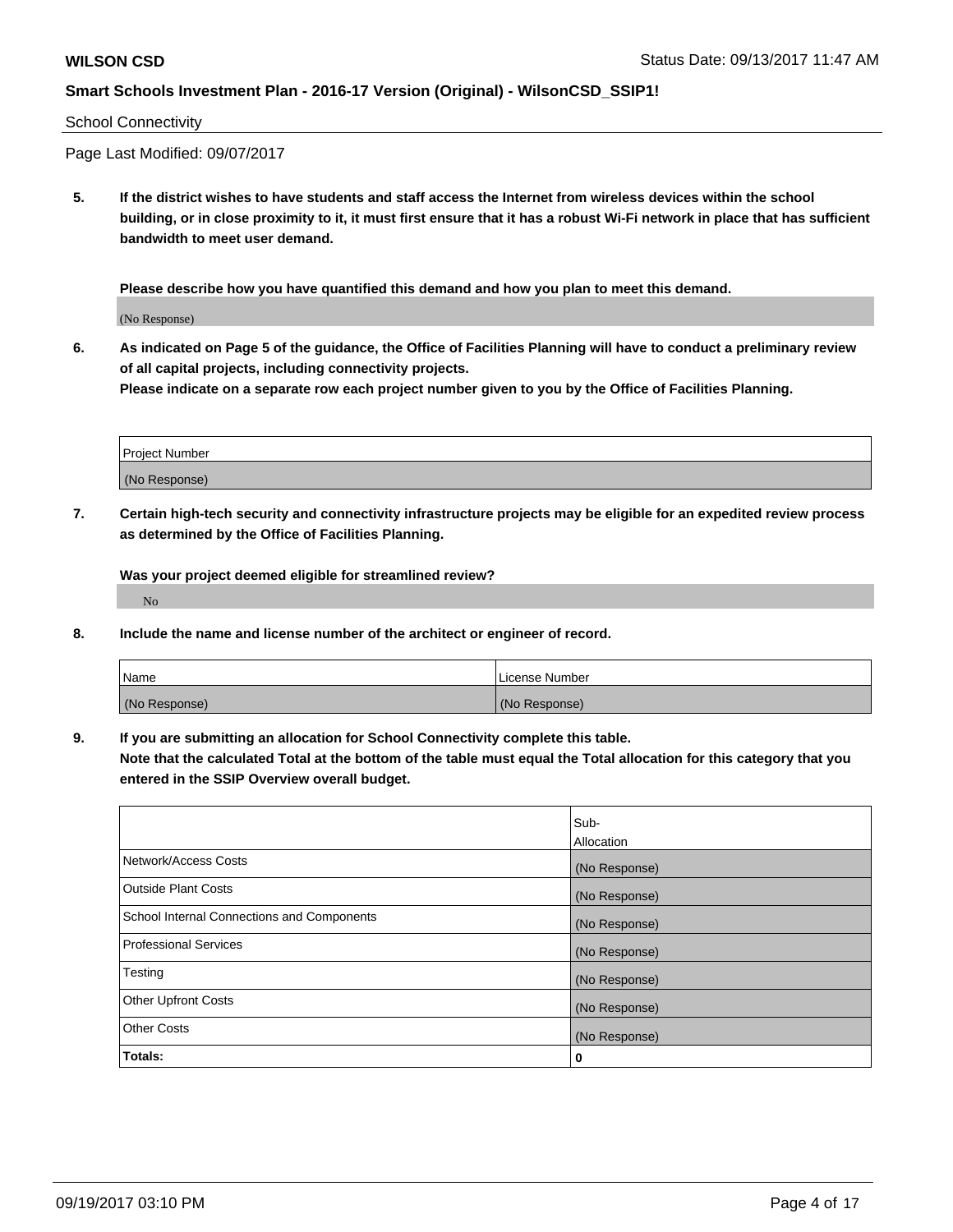#### School Connectivity

Page Last Modified: 09/07/2017

**10. Please detail the type, quantity, per unit cost and total cost of the eligible items under each sub-category. This is especially important for any expenditures listed under the "Other" category. All expenditures must be eligible for tax-exempt financing to be reimbursed through the SSBA. Sufficient detail must be provided so that we can verify this is the case. If you have any questions, please contact us directly through smartschools@nysed.gov. NOTE: Wireless Access Points should be included in this category, not under Classroom Educational Technology, except those that will be loaned/purchased for nonpublic schools. Add rows under each sub-category for additional items, as needed.**

Select the allowable expenditure type. Repeat to add another item under each type. Item to be purchased  $\sqrt{$  Quantity  $\sqrt{}$  Cost per Item  $\sqrt{}$  Total Cost (No Response) (No Response) (No Response) (No Response) (No Response)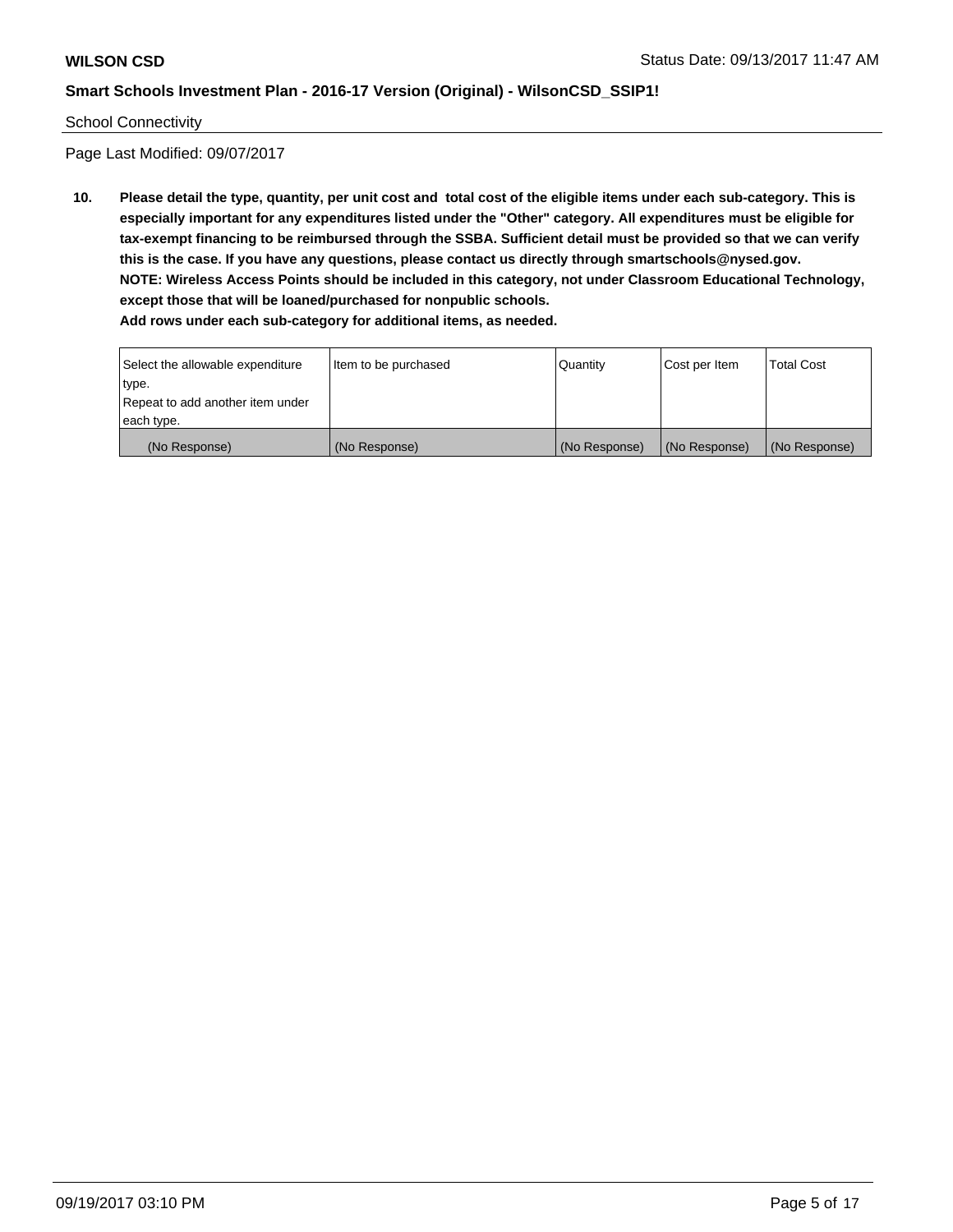Community Connectivity (Broadband and Wireless)

Page Last Modified: 09/07/2017

**1. Describe how you intend to use Smart Schools Bond Act funds for high-speed broadband and/or wireless connectivity projects in the community.**

(No Response)

**2. Please describe how the proposed project(s) will promote student achievement and increase student and/or staff access to the Internet in a manner that enhances student learning and/or instruction outside of the school day and/or school building.**

(No Response)

**3. Community connectivity projects must comply with all the necessary local building codes and regulations (building and related permits are not required prior to plan submission).**

 $\Box$  I certify that we will comply with all the necessary local building codes and regulations.

**4. Please describe the physical location of the proposed investment.**

(No Response)

**5. Please provide the initial list of partners participating in the Community Connectivity Broadband Project, along with their Federal Tax Identification (Employer Identification) number.**

| <b>Project Partners</b> | l Federal ID # |
|-------------------------|----------------|
| (No Response)           | (No Response)  |

**6. If you are submitting an allocation for Community Connectivity, complete this table. Note that the calculated Total at the bottom of the table must equal the Total allocation for this category that you entered in the SSIP Overview overall budget.**

|                                    | Sub-Allocation |
|------------------------------------|----------------|
| Network/Access Costs               | (No Response)  |
| <b>Outside Plant Costs</b>         | (No Response)  |
| <b>Tower Costs</b>                 | (No Response)  |
| <b>Customer Premises Equipment</b> | (No Response)  |
| <b>Professional Services</b>       | (No Response)  |
| Testing                            | (No Response)  |
| <b>Other Upfront Costs</b>         | (No Response)  |
| <b>Other Costs</b>                 | (No Response)  |
| Totals:                            | 0              |

**7. Please detail the type, quantity, per unit cost and total cost of the eligible items under each sub-category. This is especially important for any expenditures listed under the "Other" category. All expenditures must be capital-bond eligible to be reimbursed through the SSBA. If you have any questions, please contact us directly through smartschools@nysed.gov.**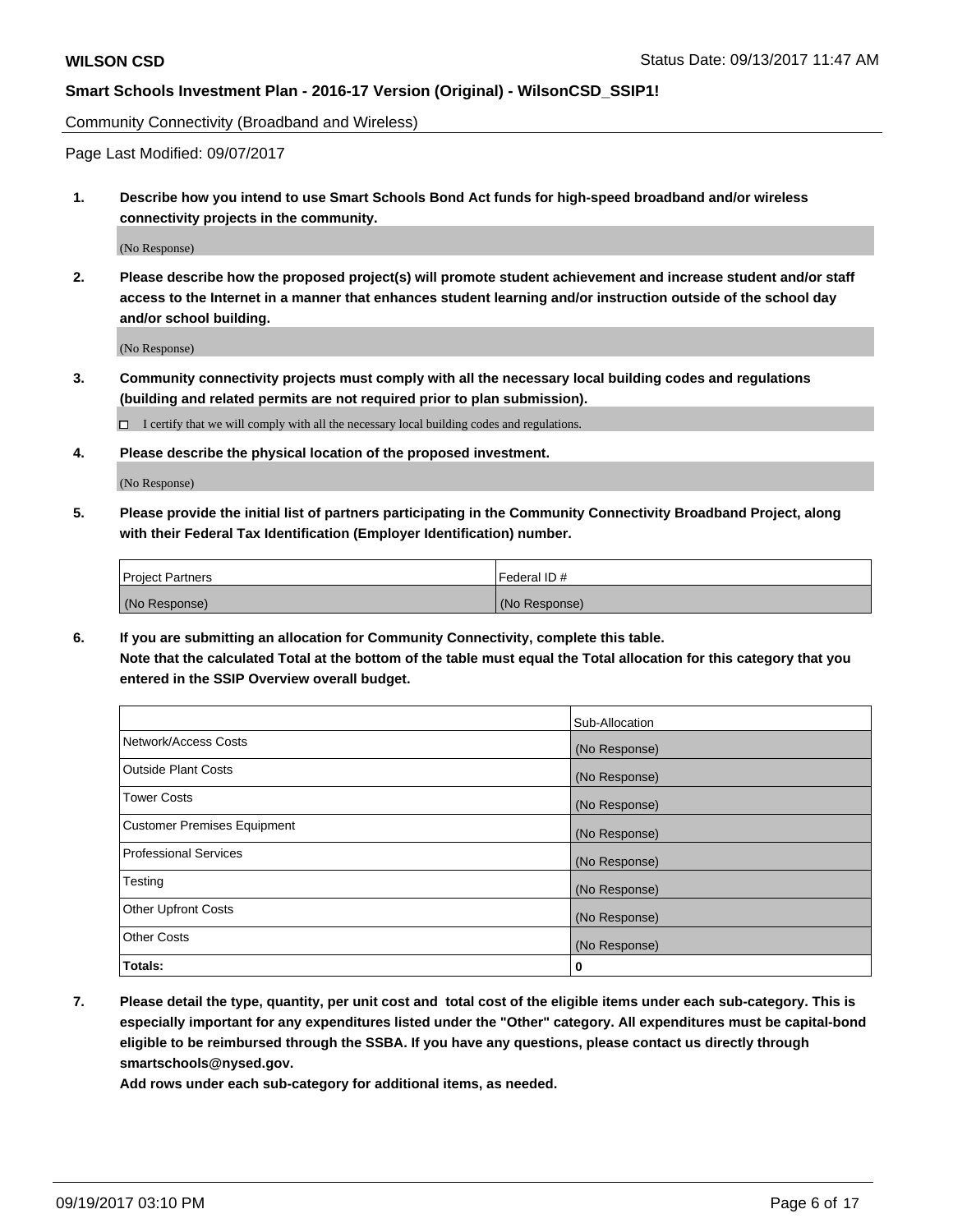Community Connectivity (Broadband and Wireless)

Page Last Modified: 09/07/2017

| Select the allowable expenditure<br>type.<br>Repeat to add another item under | Item to be purchased | Quantity      | Cost per Item | <b>Total Cost</b> |
|-------------------------------------------------------------------------------|----------------------|---------------|---------------|-------------------|
| each type.                                                                    |                      |               |               |                   |
| (No Response)                                                                 | (No Response)        | (No Response) | (No Response) | (No Response)     |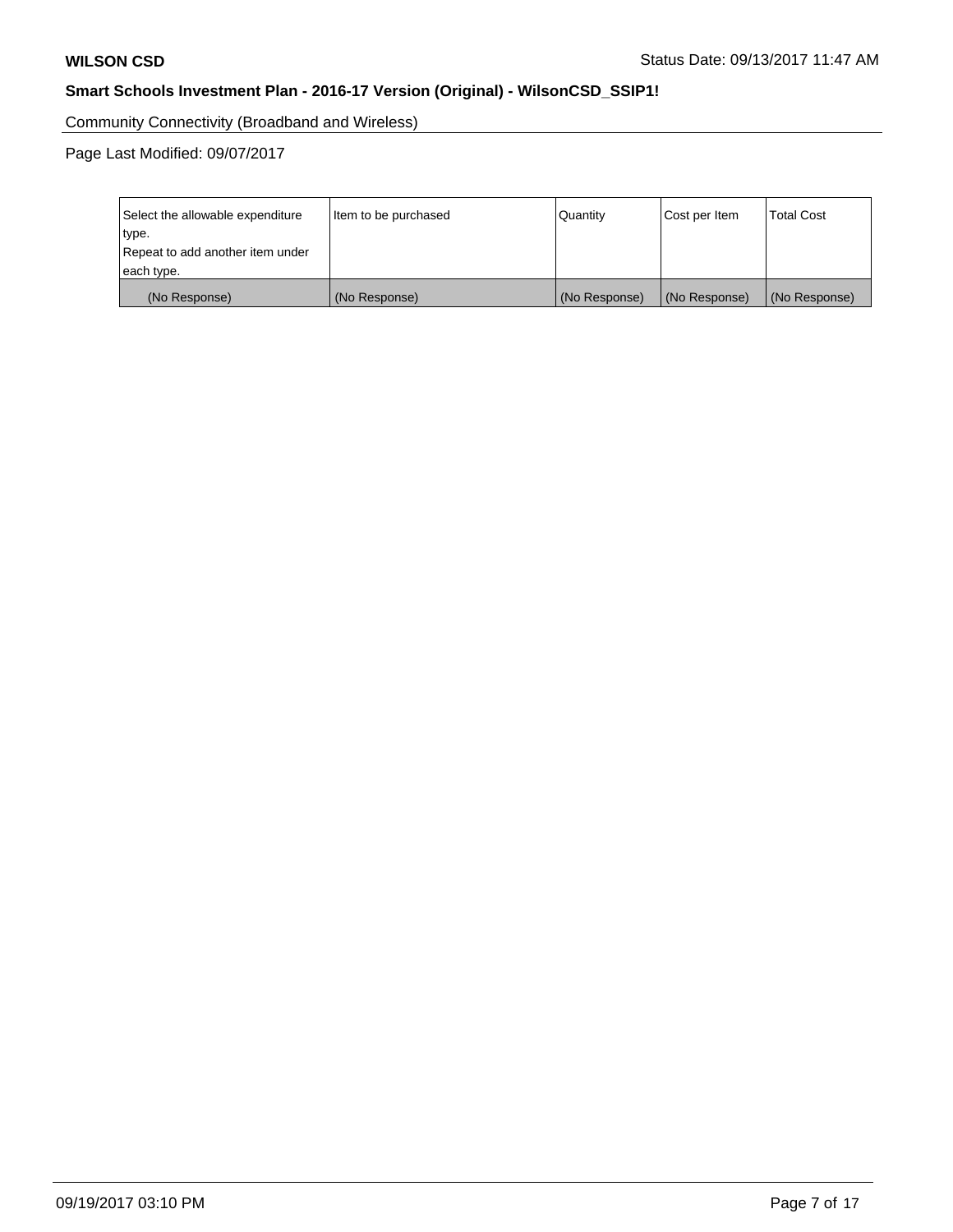### Classroom Learning Technology

Page Last Modified: 09/07/2017

**1. In order for students and faculty to receive the maximum benefit from the technology made available under the Smart Schools Bond Act, their school buildings must possess sufficient connectivity infrastructure to ensure that devices can be used during the school day. Smart Schools Investment Plans must demonstrate that sufficient infrastructure that meets the Federal Communications Commission's 100 Mbps per 1,000 students standard currently exists in the buildings where new devices will be deployed, or is a planned use of a portion of Smart Schools Bond Act funds, or is under development through another funding source.**

**Smart Schools Bond Act funds used for technology infrastructure or classroom technology investments must increase the number of school buildings that meet or exceed the minimum speed standard of 100 Mbps per 1,000 students and staff within 12 months. This standard may be met on either a contracted 24/7 firm service or a "burstable" capability. If the standard is met under the burstable criteria, it must be:**

**1. Specifically codified in a service contract with a provider, and**

**2. Guaranteed to be available to all students and devices as needed, particularly during periods of high demand, such as computer-based testing (CBT) periods.**

**Please describe how your district already meets or is planning to meet this standard within 12 months of plan submission.**

The District currently meets this standard; we have 1 Gbps (1000) everywhere between buildings, closets, desktops and the internet. By this standard we have enough bandwidth for 10,000 students. Our population including staff, faculty and students is currently approximately 1427 which means we are well within our limits.

## **1a. If a district believes that it will be impossible to meet this standard within 12 months, it may apply for a waiver of this requirement, as described on the Smart Schools website. The waiver must be filed and approved by SED prior to submitting this survey.**

 $\Box$  By checking this box, you are certifying that the school district has an approved waiver of this requirement on file with the New York State Education Department.

#### **2. Connectivity Speed Calculator (Required)**

|                         | I Number of<br>Students | Multiply by<br>100 Kbps | to Convert to<br>Required<br>Speed in Mb | Divide by 1000 Current Speed Expected<br>l in Mb | Speed to be<br>Attained Within Required<br>12 Months | Expected Date<br>When<br>Speed Will be<br>Met |
|-------------------------|-------------------------|-------------------------|------------------------------------------|--------------------------------------------------|------------------------------------------------------|-----------------------------------------------|
| <b>Calculated Speed</b> | 1.172                   | 117.200                 | 117.2                                    | 1000                                             | 1000                                                 | <b>Currently Met</b>                          |

**3. If the district wishes to have students and staff access the Internet from wireless devices within the school building, or in close proximity to it, it must first ensure that it has a robust Wi-Fi network in place that has sufficient bandwidth to meet user demand.**

#### **Please describe how you have quantified this demand and how you plan to meet this demand.**

In analyzing our bandwidth usage reports we regularly use much less than half of what is available. A report from November of 2016 indicated that we average 24 Mbps. This is approximately 40:1 of our bandwidth on average. While there are spikes and times of higher usage, this is the norm for our district. This is monitored regularly through our managed service team at Erie 1 Boces.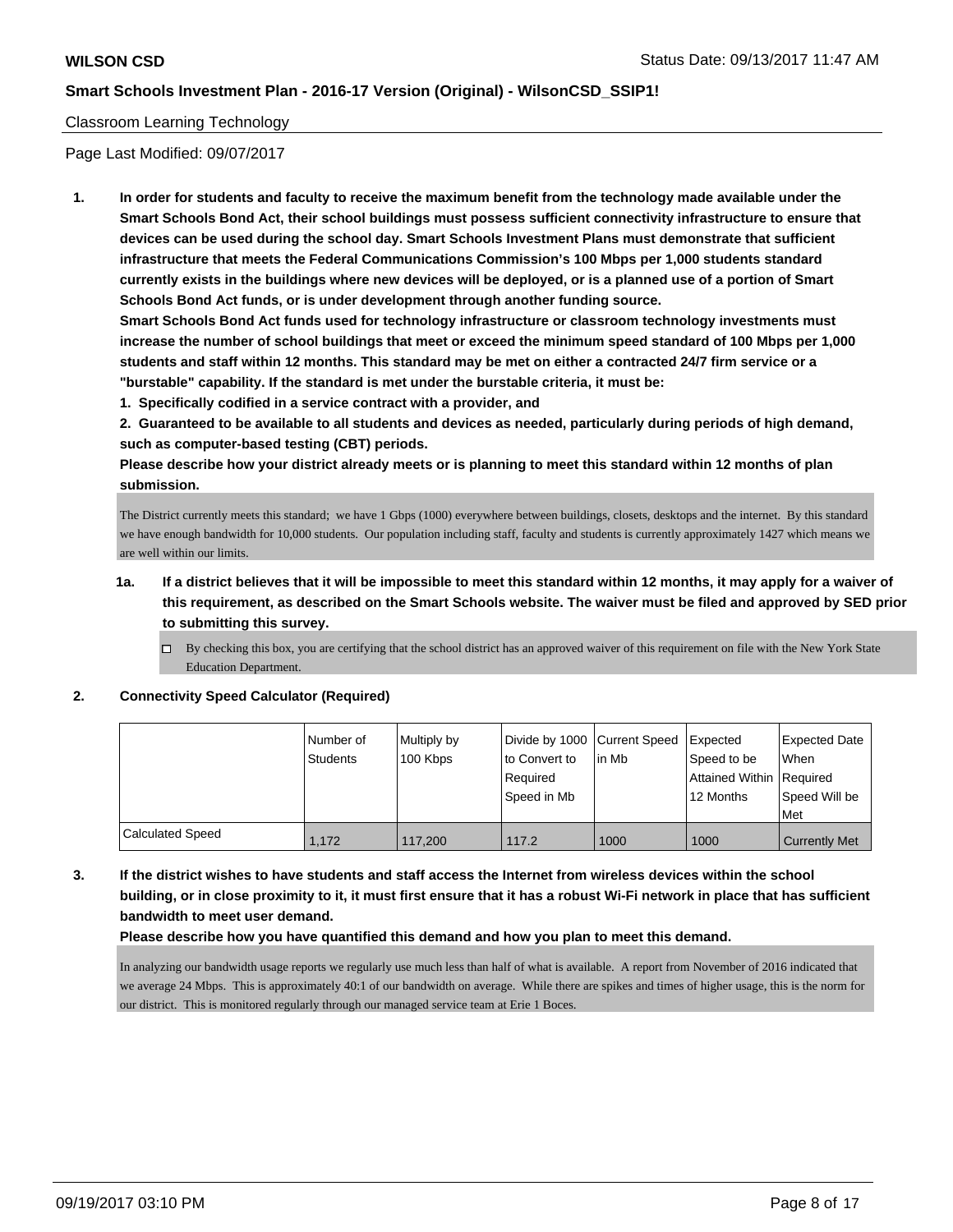#### Classroom Learning Technology

Page Last Modified: 09/07/2017

**4. All New York State public school districts are required to complete and submit an Instructional Technology Plan survey to the New York State Education Department in compliance with Section 753 of the Education Law and per Part 100.12 of the Commissioner's Regulations.**

**Districts that include educational technology purchases as part of their Smart Schools Investment Plan must have a submitted and approved Instructional Technology Plan survey on file with the New York State Education Department.**

- By checking this box, you are certifying that the school district has an approved Instructional Technology Plan survey on file with the New York State Education Department.
- **5. Describe the devices you intend to purchase and their compatibility with existing or planned platforms or systems. Specifically address the adequacy of each facility's electrical, HVAC and other infrastructure necessary to install and support the operation of the planned technology.**

Our proposed technology purchases allow increased accessibility to students as well as an advanced presence of technology throughout the district. Wilson is a Google Apps for Education district and many teachers are beginning to integrate devices and are creating Google Classrooms for instruction. The purchase of age-appropriate devices will allow them to expand on and further utilize resources that are already available to them. This will give them the capacity for enhanced differentiated instruction, meeting varying degrees of learning styles. Device Details

| Allowable Expenditure Type | Items to be Purchased          | Model                                             |
|----------------------------|--------------------------------|---------------------------------------------------|
| Interactive White Panel    | <b>Cleartouch Panel</b>        | CTI-6070OU+UH2O with PC Module CTI-<br>PCMOD-PC25 |
| <b>Tablet Computers</b>    | <b>Touchscreen Chromebooks</b> | 3189                                              |
| <b>Other Costs</b>         | <b>Charge Cart</b>             | Dell Compact Cart 3189 with Docking Kit           |
| <b>Other Costs</b>         | Laser Engrave                  | LaserPro Mercury III                              |
| <b>Other Costs</b>         | <b>Embroidery Machine</b>      | Designer Epic                                     |
| <b>Tablet Computers</b>    | Apple iPad with Case           | Apple iPad Air MD785LL1                           |

The Chromebooks and tablets will be located in classroom-based charging carts that will be plugged into existing outlets. In order to support device connectivity, we have increased our access points district wide so that each classroom now has its own access point. This will give these and all future devices the bandwidth needed to accomplish our goals

.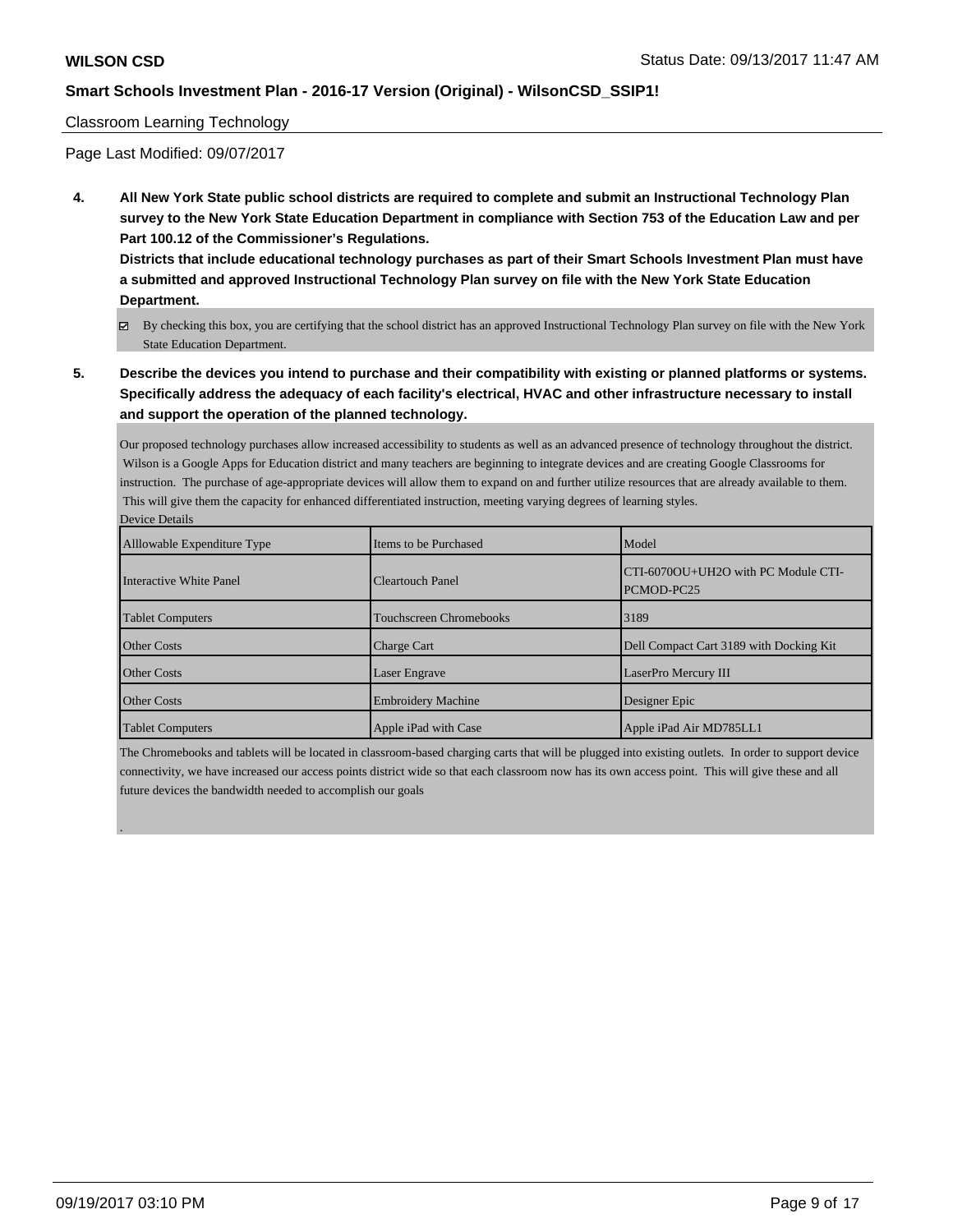#### Classroom Learning Technology

Page Last Modified: 09/07/2017

- **6. Describe how the proposed technology purchases will:**
	- **> enhance differentiated instruction;**
	- **> expand student learning inside and outside the classroom;**
	- **> benefit students with disabilities and English language learners; and**
	- **> contribute to the reduction of other learning gaps that have been identified within the district.**

**The expectation is that districts will place a priority on addressing the needs of students who struggle to succeed in a rigorous curriculum. Responses in this section should specifically address this concern and align with the district's Instructional Technology Plan (in particular Question 2 of E. Curriculum and Instruction: "Does the district's instructional technology plan address the needs of students with disabilities to ensure equitable access to instruction, materials and assessments?" and Question 3 of the same section: "Does the district's instructional technology plan address the provision of assistive technology specifically for students with disabilities to ensure access to and participation in the general curriculum?"**

#### Enhance differentiated instruction

Our proposed technology purchases will lead to an increased presence of technology district wide. Interactive wall devices, content specific devices and individualized technology for students will, in their general nature, allow for differentiated instruction. Teachers are working tirelessly on developing lessons that use the collaborative and supportive features of Google Apps for Educators in order to ensure all students are learning appropriately at their level. Formative and summative assessment tools and data are used to continuously ensure gaps in student learning are addressed. These purchased devices will allow this to happen in greater capacities.

In the primary classroom setting, touch-screen devices will give students the capacity to easily access the internet, educational applications as well as personalize learning for diversity, including dual language learners. The devices can help them learn new skills and become familiar with routines, activities, research and applications that teachers can use to determine the best match for daily use by individual students. Using these devices will allow for audio and photo input as well as enhancing feedback. These devices will allow teachers to be intentional about the work of the primary students.

As students grow, we want their devices to grow with them. In the intermediate, middle and high school grade levels, we are increasing the number of chromebooks that will be available for student use. They will develop word processing, research and presentation skills using real-world technology. Teachers will be able to monitor children's engagement and interest levels and this technology will be an excellent resource to meet identified educational and life goals for a child or any group of children, again adding the capacity for differentiated instruction, contributing to the reduction of other learning gaps that have been identified within the district.

Expand student learning inside and outside the classroom

The implementation of handheld devices, interactive wall devices and content specific technology will undoubtedly expand student learning inside and outside the classroom. Within the classroom, students will have more access to devices which instantly connect them to the world around them. Beyond the classroom, students will be able to apply these technology-based skills in real life situations.

Benefit students with disabilities and ELLs

Specific technology purchases will be allocated to teachers of students with disabilities and ELLs as well as the students themselves. Many of the tools associated with these devices can help reduce the gaps created by learning disabilities. Speech to text, text to print, translation apps and even the simple task of enlarging text will allow students and teachers greater accessibility in the classroom.

Contribute to the reduction of other learning gaps that have been identified within the district

Teachers and support staff maintain formative and summative assessment data that are reviewed regularly in order to identify gaps in learning. They meet on a regular basis to discuss student data, progress and to identify services needed as well as collaborate to ensure support providers are working together to enable students to meet academic achievement standards. This RTI program can only be enhanced by providing teachers and support staff with instructional technology as well as providing students with increased opportunities to utilize programs and devices that meet their needs individually.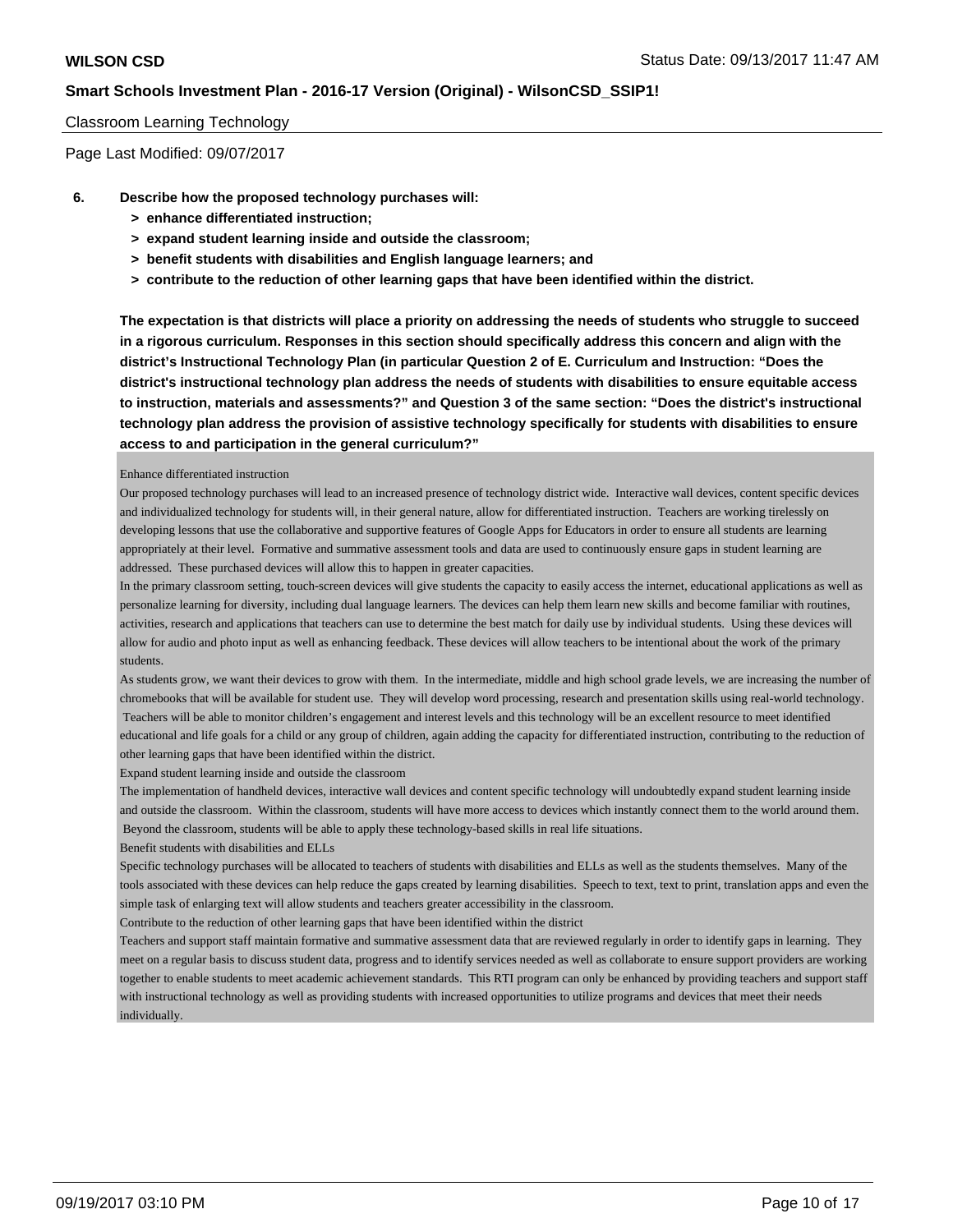#### Classroom Learning Technology

Page Last Modified: 09/07/2017

**7. Where appropriate, describe how the proposed technology purchases will enhance ongoing communication with parents and other stakeholders and help the district facilitate technology-based regional partnerships, including distance learning and other efforts.**

Google Apps for Education improves collaboration and communication between faculty, parents, and students. Faculty will be able to access their accounts from devices anywhere which will allow better home-school communications. Devices we provide will help students view and submit assignments on campus as well as open the possibility of accessing their accounts from external locations as well. There is countless potential for regional partnerships through local universities, Orleans-Niagara and Erie 1 BOCES and any program that may be offered on-line. These purchases will open the door to many new pathways for success.

**8. Describe the district's plan to provide professional development to ensure that administrators, teachers and staff can employ the technology purchased to enhance instruction successfully.**

**Note: This response should be aligned and expanded upon in accordance with your district's response to Question 1 of F. Professional Development of your Instructional Technology Plan: "Please provide a summary of professional development offered to teachers and staff, for the time period covered by this plan, to support technology to enhance teaching and learning. Please include topics, audience and method of delivery within your summary."**

The commitment to provide professional development in a variety of ways allows staff to learn how to utilize technology tools and resources to develop innovative instructional methods. We offer both building and individual training at a minimum of 20 hours. Teachers may work in groups in a specific area or on their own. In addition to these options, we have increased our staff to include a technology facilitator. Teachers now also have the opportunity to expand their professional development through the working directly with this person on integrating technology. All staff complete a proposal and assessment document for their staff development.

Staff Development Resources

Professional development is a critical component of the District Instructional Technology Plan and the District Smart Schools Investment Plan. It is offered to the Wilson Central School District teachers and staff in an on-going growth process. Their needs are what drive our professional development offerings. Resources for professional development include:

- BOCES curriculum developers
- Content specialists
- CSLO Technology specialists
- Erie1 BOCES RIC support
- O-N BOCES support
- Webinars
- Turn-key trainings from district staff and technology facilitator

#### Topics Offered

The following topics covered in training are those that either *have already been offered and completed* in anticipation of SSIP

technology procurement (during summer Staff Development workshops) or *will* be offered during the ongoing progression of the school year. • Windows 10

- 
- Google Classroom
- Google Apps for Education • Cleartouch Interactive Panels
- Google Drive/G Suite

The commitment to provide professional development in a variety of ways allows staff to learn how to utilize technology tools and resources to develop innovative instructional methods. We offer both building and individual training at a minimum of 20 hours. Teachers may work in groups in a specific area or on their own. In addition to these options, we have increased our staff to include a technology facilitator. Teachers now also have the opportunity to expand their professional development through the working directly with this person on integrating technology. All staff complete a proposal and assessment document for their staff development.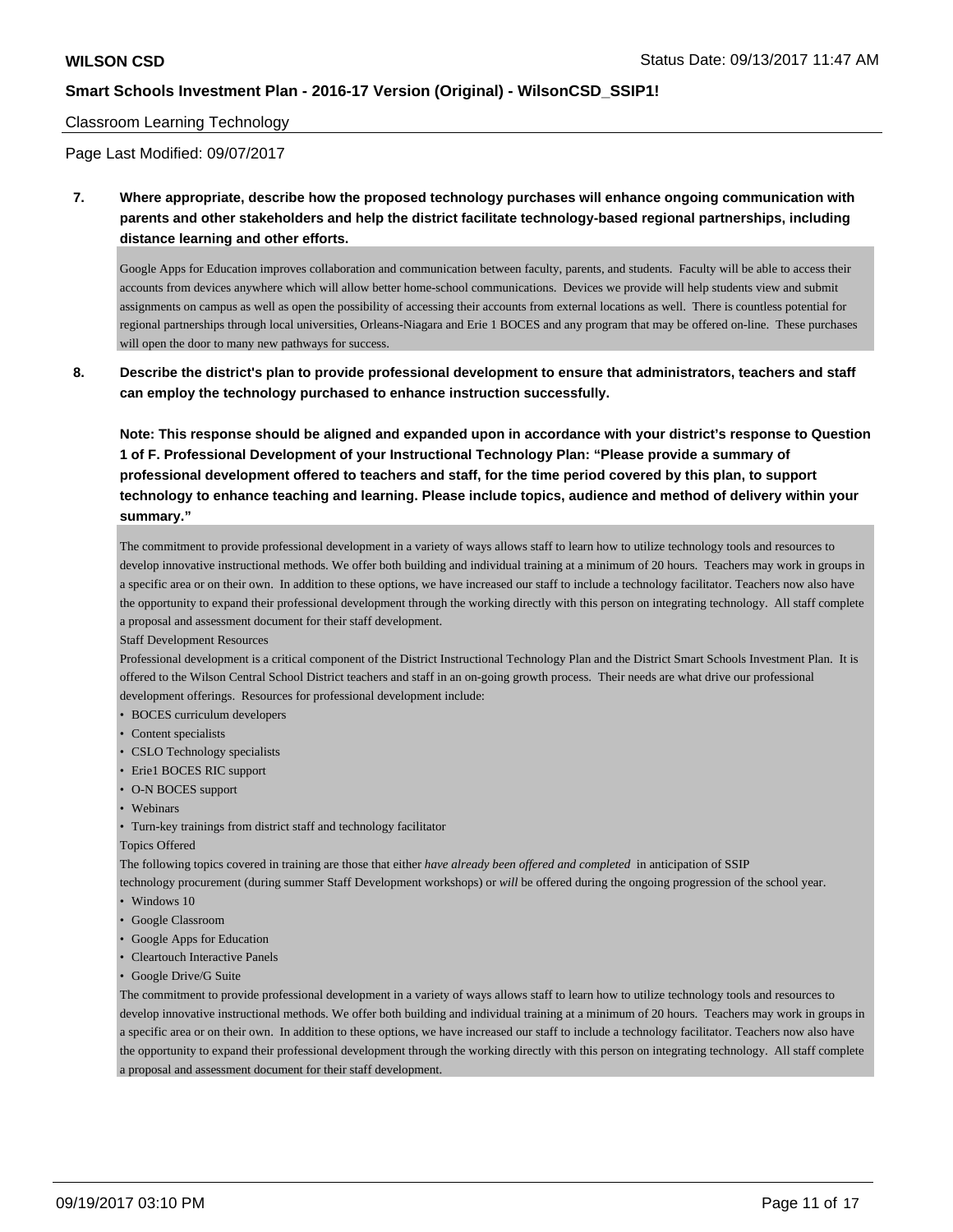#### Classroom Learning Technology

Page Last Modified: 09/07/2017

**9. Districts must contact the SUNY/CUNY teacher preparation program that supplies the largest number of the district's new teachers to request advice on innovative uses and best practices at the intersection of pedagogy and educational technology.**

By checking this box, you certify that you have contacted the SUNY/CUNY teacher preparation program that supplies the largest number of your new teachers to request advice on these issues.

**9a. Please enter the name of the SUNY or CUNY Institution that you contacted.**

Buffalo State College

**9b. Enter the primary Institution phone number.**

716-878-4000

**9c. Enter the name of the contact person with whom you consulted and/or will be collaborating with on innovative uses of technology and best practices.**

Lee Pierce

**10. A district whose Smart Schools Investment Plan proposes the purchase of technology devices and other hardware must account for nonpublic schools in the district.**

**Are there nonpublic schools within your school district?**

 $\boxtimes$  No

**11. Nonpublic Classroom Technology Loan Calculator**

**The Smart Schools Bond Act provides that any Classroom Learning Technology purchases made using Smart Schools funds shall be lent, upon request, to nonpublic schools in the district. However, no school district shall be required to loan technology in amounts greater than the total obtained and spent on technology pursuant to the Smart Schools Bond Act and the value of such loan may not exceed the total of \$250 multiplied by the nonpublic school enrollment in the base year at the time of enactment.**

**See:**

**http://www.p12.nysed.gov/mgtserv/smart\_schools/docs/Smart\_Schools\_Bond\_Act\_Guidance\_04.27.15\_Final.pdf.**

|                                     | 1. Classroom<br>Technology<br>Sub-allocation | l 2. Public<br>Enrollment<br>$(2014-15)$ | 3. Nonpublic<br>Enrollment<br>(2014-15) | l 4. Sum of<br>l Public and<br>Nonpublic<br>Enrollment | 15. Total Per<br>Pupil Sub-<br>l allocation | l 6. Total<br>Nonpublic Loan<br>Amount                                                        |
|-------------------------------------|----------------------------------------------|------------------------------------------|-----------------------------------------|--------------------------------------------------------|---------------------------------------------|-----------------------------------------------------------------------------------------------|
| Calculated Nonpublic Loan<br>Amount |                                              |                                          |                                         |                                                        |                                             | (No Response)   (No Response)   (No Response)   (No Response)   (No Response)   (No Response) |

- **12. To ensure the sustainability of technology purchases made with Smart Schools funds, districts must demonstrate a long-term plan to maintain and replace technology purchases supported by Smart Schools Bond Act funds. This sustainability plan shall demonstrate a district's capacity to support recurring costs of use that are ineligible for Smart Schools Bond Act funding such as device maintenance, technical support, Internet and wireless fees, maintenance of hotspots, staff professional development, building maintenance and the replacement of incidental items. Further, such a sustainability plan shall include a long-term plan for the replacement of purchased devices and equipment at the end of their useful life with other funding sources.**
	- $\boxtimes$  By checking this box, you certify that the district has a sustainability plan as described above.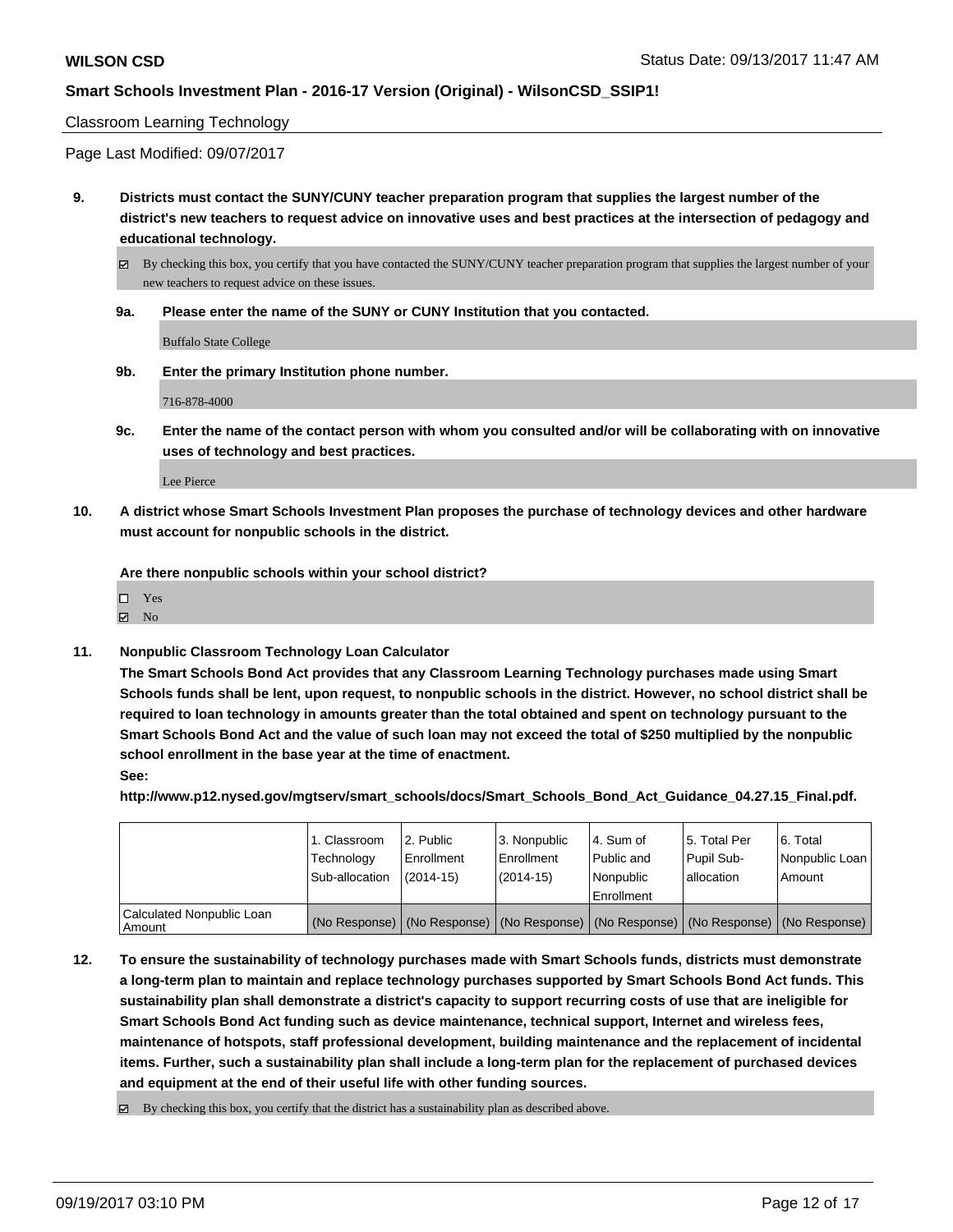### Classroom Learning Technology

Page Last Modified: 09/07/2017

**13. Districts must ensure that devices purchased with Smart Schools Bond funds will be distributed, prepared for use, maintained and supported appropriately. Districts must maintain detailed device inventories in accordance with generally accepted accounting principles.**

By checking this box, you certify that the district has a distribution and inventory management plan and system in place.

**14. If you are submitting an allocation for Classroom Learning Technology complete this table. Note that the calculated Total at the bottom of the table must equal the Total allocation for this category that you entered in the SSIP Overview overall budget.**

|                         | Sub-Allocation |
|-------------------------|----------------|
| Interactive Whiteboards | 66,396         |
| Computer Servers        | (No Response)  |
| Desktop Computers       | (No Response)  |
| Laptop Computers        | (No Response)  |
| <b>Tablet Computers</b> | 172,085        |
| <b>Other Costs</b>      | 61,248         |
| Totals:                 | 299,729        |

**15. Please detail the type, quantity, per unit cost and total cost of the eligible items under each sub-category. This is especially important for any expenditures listed under the "Other" category. All expenditures must be capital-bond eligible to be reimbursed through the SSBA. If you have any questions, please contact us directly through smartschools@nysed.gov.**

**Please specify in the "Item to be Purchased" field which specific expenditures and items are planned to meet the district's nonpublic loan requirement, if applicable.**

**NOTE: Wireless Access Points that will be loaned/purchased for nonpublic schools should ONLY be included in this category, not under School Connectivity, where public school districts would list them. Add rows under each sub-category for additional items, as needed.**

| Select the allowable expenditure<br>type. | Iltem to be Purchased                              | Quantity | Cost per Item | <b>Total Cost</b> |
|-------------------------------------------|----------------------------------------------------|----------|---------------|-------------------|
| Repeat to add another item under          |                                                    |          |               |                   |
| each type.                                |                                                    |          |               |                   |
| Interactive Whiteboards                   | <b>Cleartouch Panels</b>                           | 12       | 5,533         | 66,396            |
| <b>Tablet Computers</b>                   | <b>Touch Screen Chomebooks</b>                     | 684      | 251           | 171.684           |
| <b>Other Costs</b>                        | Laser Engraver-GCC Laser Pro<br><b>Mercury III</b> |          | 21,749        | 21,749            |
| <b>Other Costs</b>                        | <b>Embroidery Machine</b>                          |          | 10,999        | 10.999            |
| <b>Other Costs</b>                        | <b>Charging Carts</b>                              | 19       | 1,500         | 28,500            |
| <b>Tablet Computers</b>                   | Apple iPad with Case                               |          | 401           | 401               |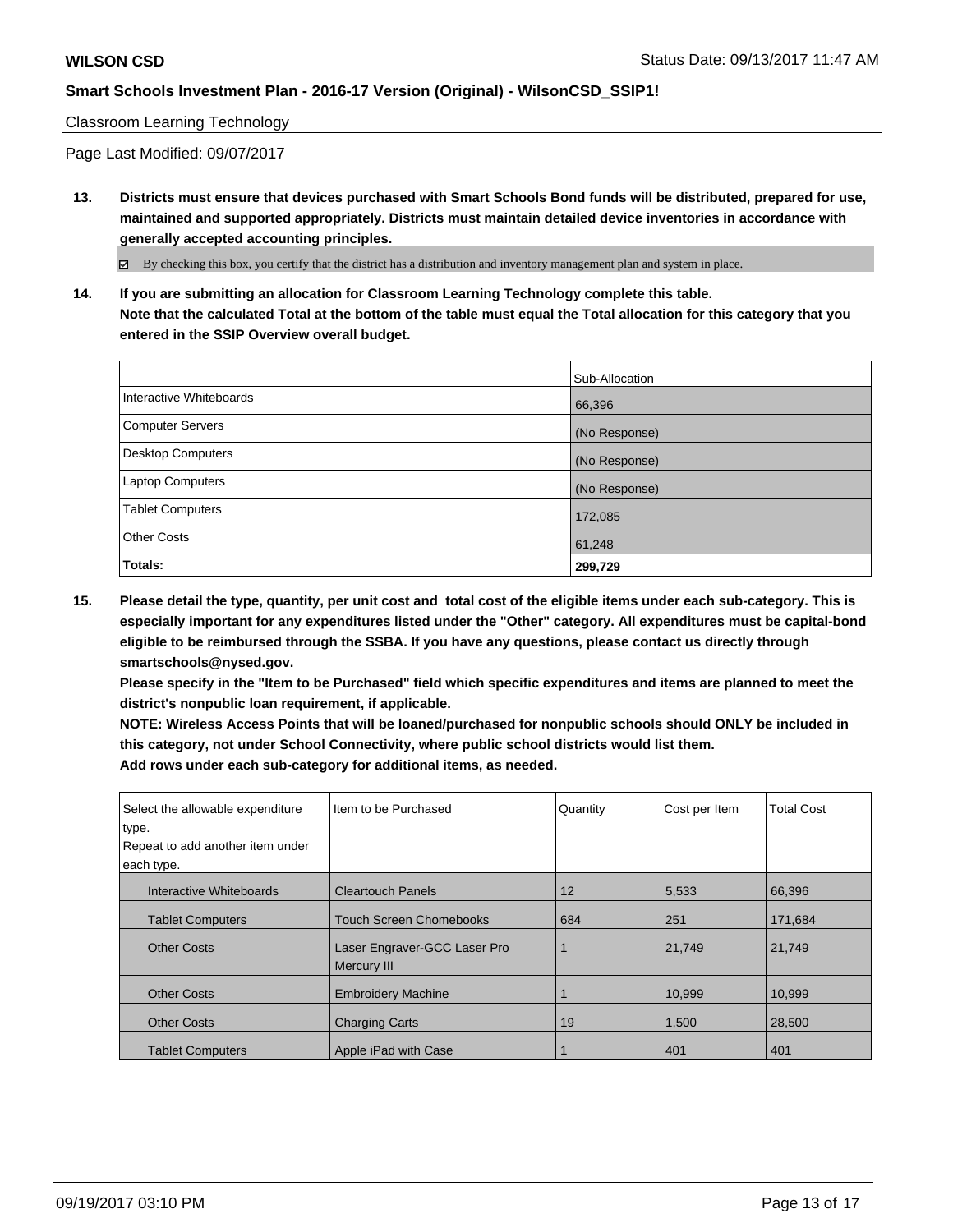#### Pre-Kindergarten Classrooms

Page Last Modified: 09/07/2017

**1. Provide information regarding how and where the district is currently serving pre-kindergarten students and justify the need for additional space with enrollment projections over 3 years.**

(No Response)

- **2. Describe the district's plan to construct, enhance or modernize education facilities to accommodate prekindergarten programs. Such plans must include:**
	- **Specific descriptions of what the district intends to do to each space;**
	- **An affirmation that pre-kindergarten classrooms will contain a minimum of 900 square feet per classroom;**
	- **The number of classrooms involved;**
	- **The approximate construction costs per classroom; and**

**- Confirmation that the space is district-owned or has a long-term lease that exceeds the probable useful life of the improvements.**

(No Response)

**3. Smart Schools Bond Act funds may only be used for capital construction costs. Describe the type and amount of additional funds that will be required to support ineligible ongoing costs (e.g. instruction, supplies) associated with any additional pre-kindergarten classrooms that the district plans to add.**

(No Response)

**4. All plans and specifications for the erection, repair, enlargement or remodeling of school buildings in any public school district in the State must be reviewed and approved by the Commissioner. Districts that plan capital projects using their Smart Schools Bond Act funds will undergo a Preliminary Review Process by the Office of Facilities Planning.**

**Please indicate on a separate row each project number given to you by the Office of Facilities Planning.**

| Project Number |  |
|----------------|--|
| (No Response)  |  |

**5. If you have made an allocation for Pre-Kindergarten Classrooms, complete this table.**

**Note that the calculated Total at the bottom of the table must equal the Total allocation for this category that you entered in the SSIP Overview overall budget.**

|                                          | Sub-Allocation |
|------------------------------------------|----------------|
| Construct Pre-K Classrooms               | (No Response)  |
| Enhance/Modernize Educational Facilities | (No Response)  |
| <b>Other Costs</b>                       | (No Response)  |
| <b>Totals:</b>                           | 0              |

**6. Please detail the type, quantity, per unit cost and total cost of the eligible items under each sub-category. This is especially important for any expenditures listed under the "Other" category. All expenditures must be capital-bond eligible to be reimbursed through the SSBA. If you have any questions, please contact us directly through smartschools@nysed.gov.**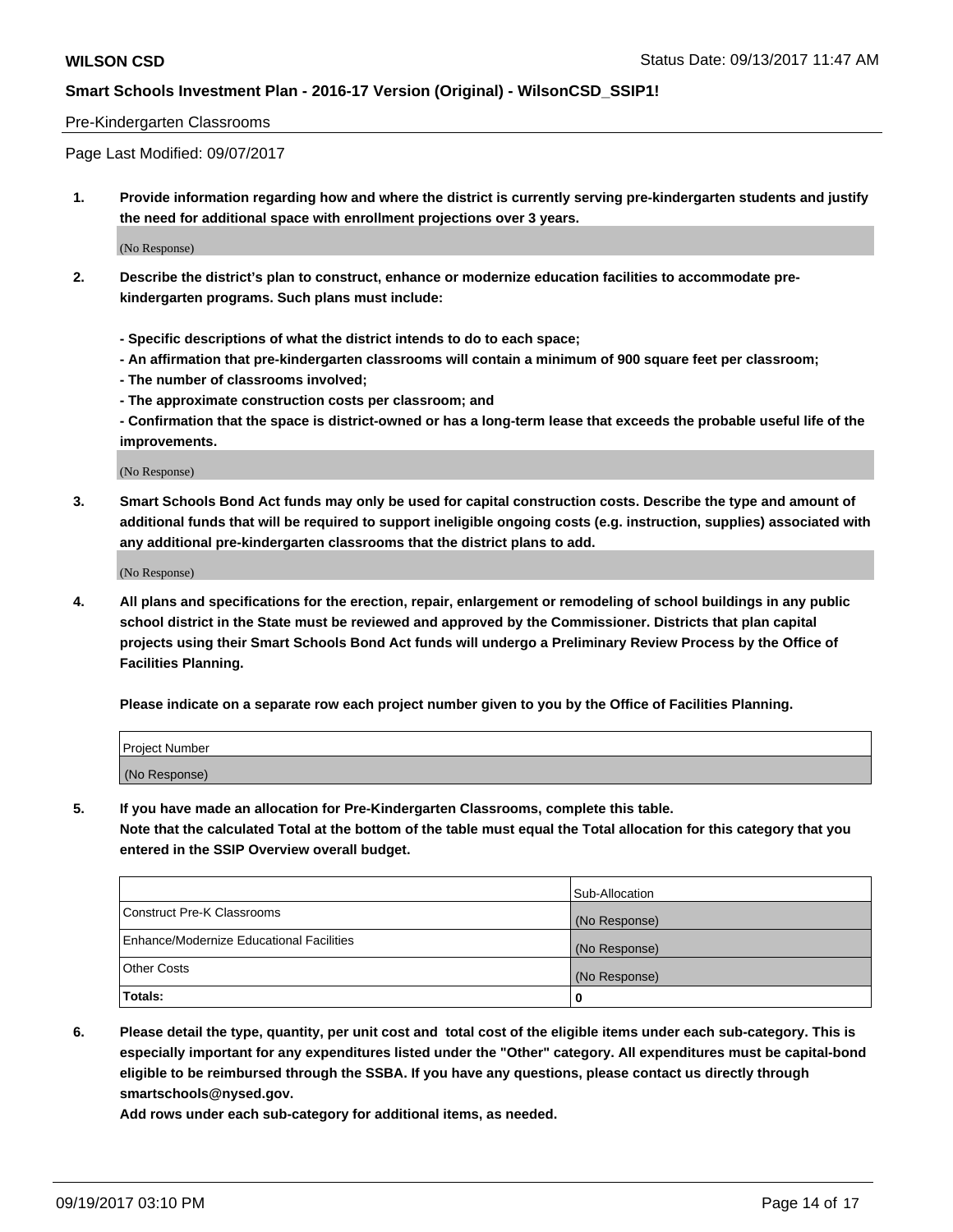## Pre-Kindergarten Classrooms

Page Last Modified: 09/07/2017

| Select the allowable expenditure | Item to be purchased | Quantity      | Cost per Item | <b>Total Cost</b> |
|----------------------------------|----------------------|---------------|---------------|-------------------|
| type.                            |                      |               |               |                   |
| Repeat to add another item under |                      |               |               |                   |
| each type.                       |                      |               |               |                   |
| (No Response)                    | (No Response)        | (No Response) | (No Response) | (No Response)     |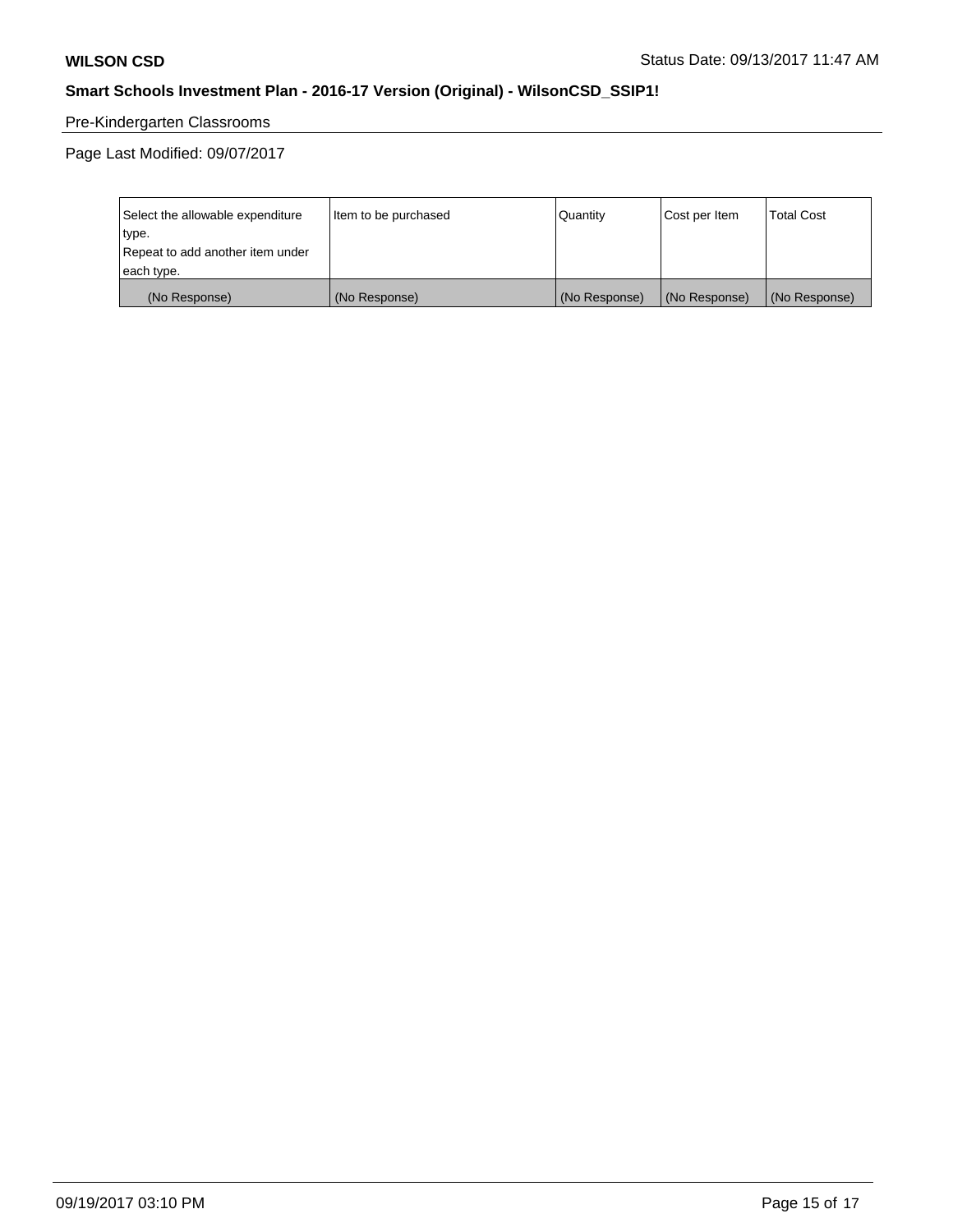#### Replace Transportable Classrooms

Page Last Modified: 09/07/2017

**1. Describe the district's plan to construct, enhance or modernize education facilities to provide high-quality instructional space by replacing transportable classrooms.**

(No Response)

**2. All plans and specifications for the erection, repair, enlargement or remodeling of school buildings in any public school district in the State must be reviewed and approved by the Commissioner. Districts that plan capital projects using their Smart Schools Bond Act funds will undergo a Preliminary Review Process by the Office of Facilities Planning.**

**Please indicate on a separate row each project number given to you by the Office of Facilities Planning.**

| <b>Project Number</b> |  |
|-----------------------|--|
| (No Response)         |  |

**3. For large projects that seek to blend Smart Schools Bond Act dollars with other funds, please note that Smart Schools Bond Act funds can be allocated on a pro rata basis depending on the number of new classrooms built that directly replace transportable classroom units.**

**If a district seeks to blend Smart Schools Bond Act dollars with other funds describe below what other funds are being used and what portion of the money will be Smart Schools Bond Act funds.**

(No Response)

**4. If you have made an allocation for Replace Transportable Classrooms, complete this table. Note that the calculated Total at the bottom of the table must equal the Total allocation for this category that you entered in the SSIP Overview overall budget.**

|                                                | Sub-Allocation |
|------------------------------------------------|----------------|
| Construct New Instructional Space              | (No Response)  |
| Enhance/Modernize Existing Instructional Space | (No Response)  |
| <b>Other Costs</b>                             | (No Response)  |
| Totals:                                        | 0              |

**5. Please detail the type, quantity, per unit cost and total cost of the eligible items under each sub-category. This is especially important for any expenditures listed under the "Other" category. All expenditures must be capital-bond eligible to be reimbursed through the SSBA. If you have any questions, please contact us directly through smartschools@nysed.gov.**

| Select the allowable expenditure | Item to be purchased | Quantity      | Cost per Item | <b>Total Cost</b> |
|----------------------------------|----------------------|---------------|---------------|-------------------|
| type.                            |                      |               |               |                   |
| Repeat to add another item under |                      |               |               |                   |
| each type.                       |                      |               |               |                   |
| (No Response)                    | (No Response)        | (No Response) | (No Response) | (No Response)     |